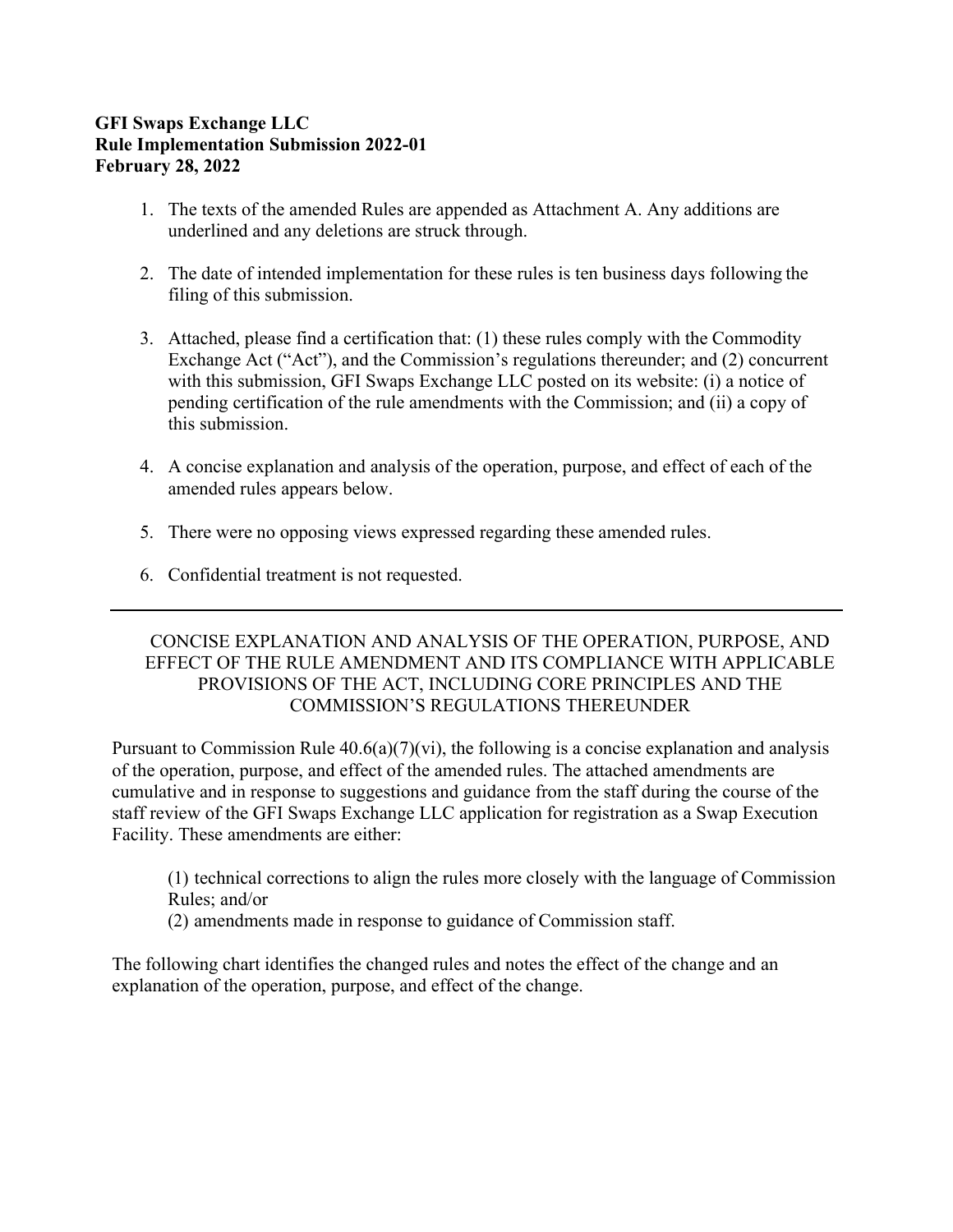# CONCISE EXPLANATION AND ANALYSIS OF THE OPERATION, PURPOSE, AND EFFECT OF THE RULE AMENDMENT AND ITS COMPLIANCE WITH APPLICABLE PROVISIONS OF THE ACT

| Rule | <b>Rule Title</b>  | <b>Effect</b>                                                                                                                                                   |
|------|--------------------|-----------------------------------------------------------------------------------------------------------------------------------------------------------------|
| 101  | Definitions        | Remove definition not currently<br>utilized.                                                                                                                    |
| 201  | Board              | Amend rule to include reference to<br>Commission Rule $1.64(b)(1)$ and<br>$(b)(3)$ .                                                                            |
| 202  | <b>Officers</b>    | Amend the rule to detail the titles of the<br>Officers of the Facility and remove<br>subsets of rules not currently utilized.                                   |
| 206  | Committees         | Amend rule to clarify how the Public<br>Directors of the Regulatory Oversight<br>Committee are appointed and remove<br>subsets of rules not currently utilized. |
| 709  | Disciplinary Panel | Amend rule to clarify how the members of<br>the Disciplinary Panel are appointed.                                                                               |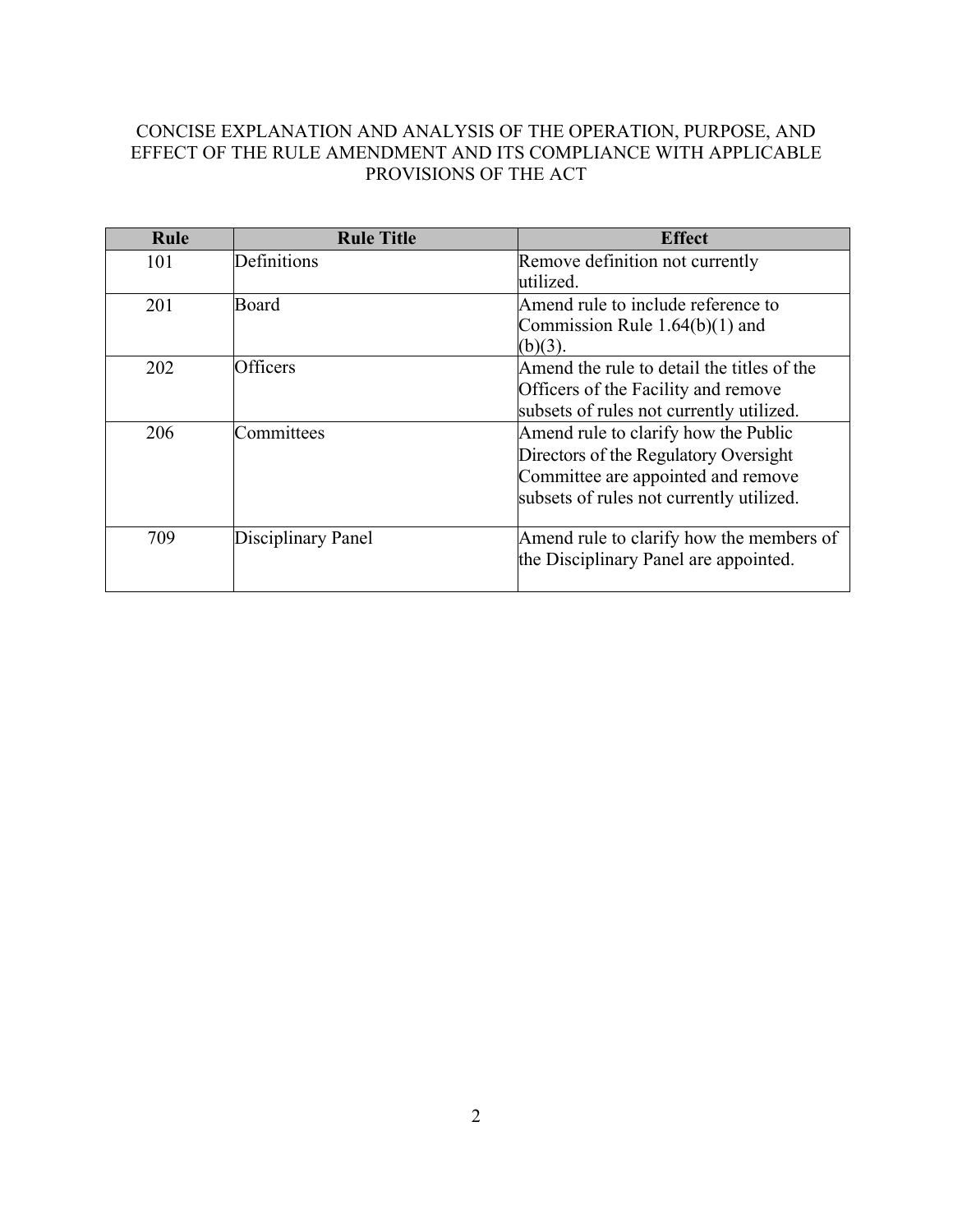## CERTIFICATIONS PURSUANT TO SECTION 5c OF THE COMMODITY EXCHANGE ACT, 7 U.S.C. §7A-2 AND COMMODITY FUTURES TRADING COMMISSION RULE 40.6, 17 C.F.R. §40.6

I hereby certify that:

- (1) the amended Rules above comply with the Commodity Exchange Act, and the Commodity Futures Trading Commission's regulations thereunder; and
- (2) concurrent with this submission, GFI Swaps Exchange LLC posted on its website: (a) a notice of pending certification of the above Rules with the Commission; and (b) a copy of this submission

Kenneth Sklover

By: Kenneth Sklover Title: Chief Compliance Officer Date: February 28, 2022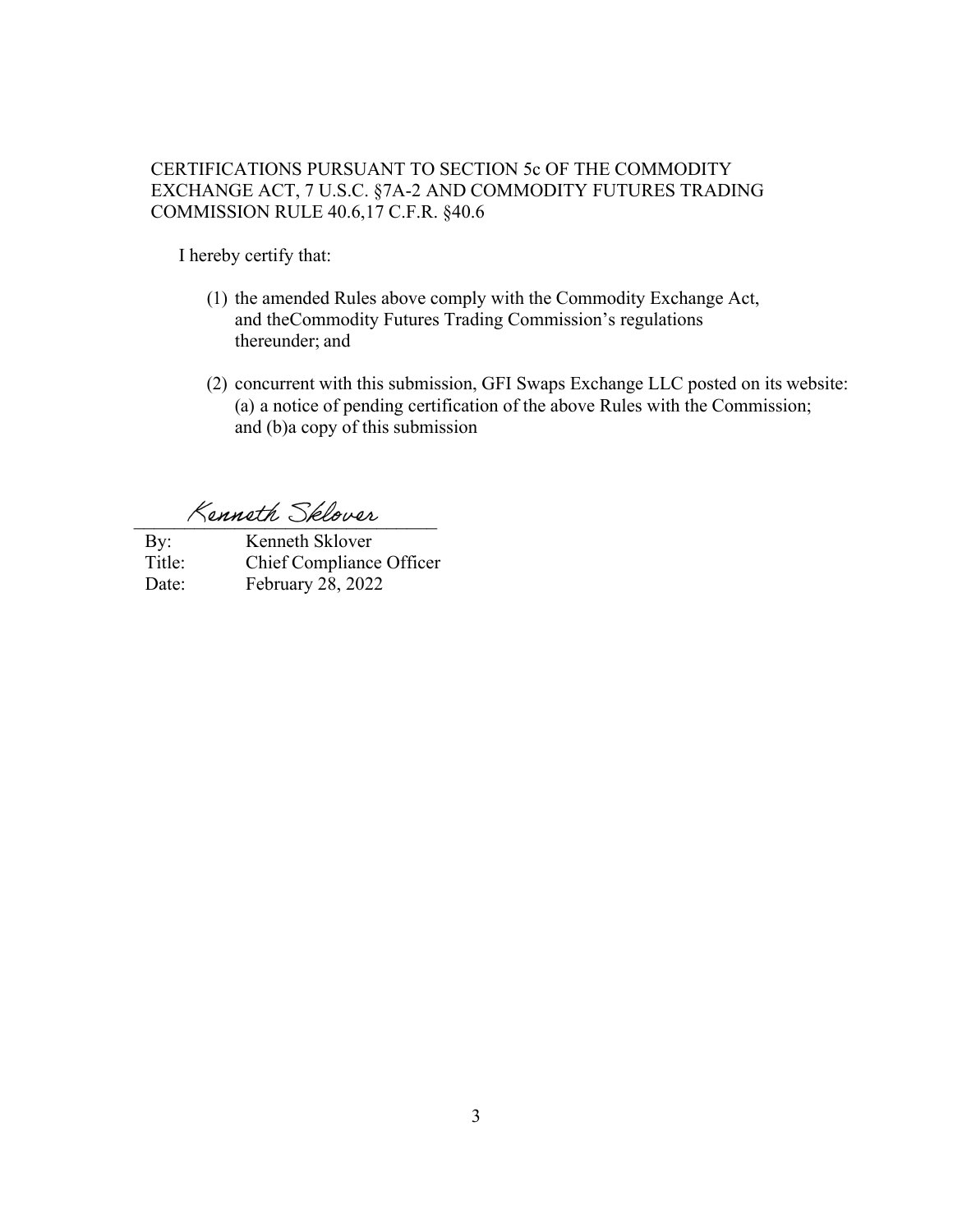#### **GFI Swaps Exchange LLC Rules**

"**Fixing**" has the meaning ascribed to it in Rule 508(a)(ii).

"**Fixing Price**" means a mid-market price determined by the Company through the application of an algorithm to firm quotes submitted by Participants and Sponsored Access Firms during a timed period.

"**Group ID**" means the unique identifier that is assigned by the Company to each Trading Group.

"**IB Participant**" means a Participant that is registered with the CFTC as an introducing broker.

"**Independent Software Vendor**" or "**ISV**" means a Person that makes available to Participants and Sponsored Access Firms a system or platform offering smart order routing, front-end trading applications, an aggregator platform or a combination of the foregoing. An ISV also may be a Participant that makes such a system or platform available to its Customers.

"**Indication of Interest**" means a non-firm expression of trading interest transmitted by a Participant, Sponsored Access Firm or Registered Trader that reflects price, together with side of the market (buy or sell) and/or quantity.

"**Initiator**" means the Registered Trader, the execution of whose resting bid or offer resulted in a transaction triggering a JTT session.

"**ISDA**" means the International Swaps and Derivatives Association, Inc.

"**Join the Trade**" or "**JTT**" has the meaning given to it in Rule 507(b).

"**Matching**" has the meaning ascribed to it in Rule 508(a)(iv).

"**Mid-Market Level**" has the meaning given to it in Rule 508A.

"**NFA**" means the National Futures Association.

"**Nominating Committee**" means the committee of the Board constituted pursuant to Rule 205.

"**Officer**" has the meaning given to it in Rule 202(a).

"**Operating Agreement**" means the Limited Liability Company Agreement of the Company, as it may be amended or restated from time to time.

Request for Quote, a counteroffer to an RFQ, or an Indication of Interest. "**Order**" means any bid or offer to buy or sell a Swap pursuant to the Rules, and includes any modification to or cancellation of such a bid of offer, but does not include a

"**Order Book**" means, with respect to a particular Swap, the book of Orders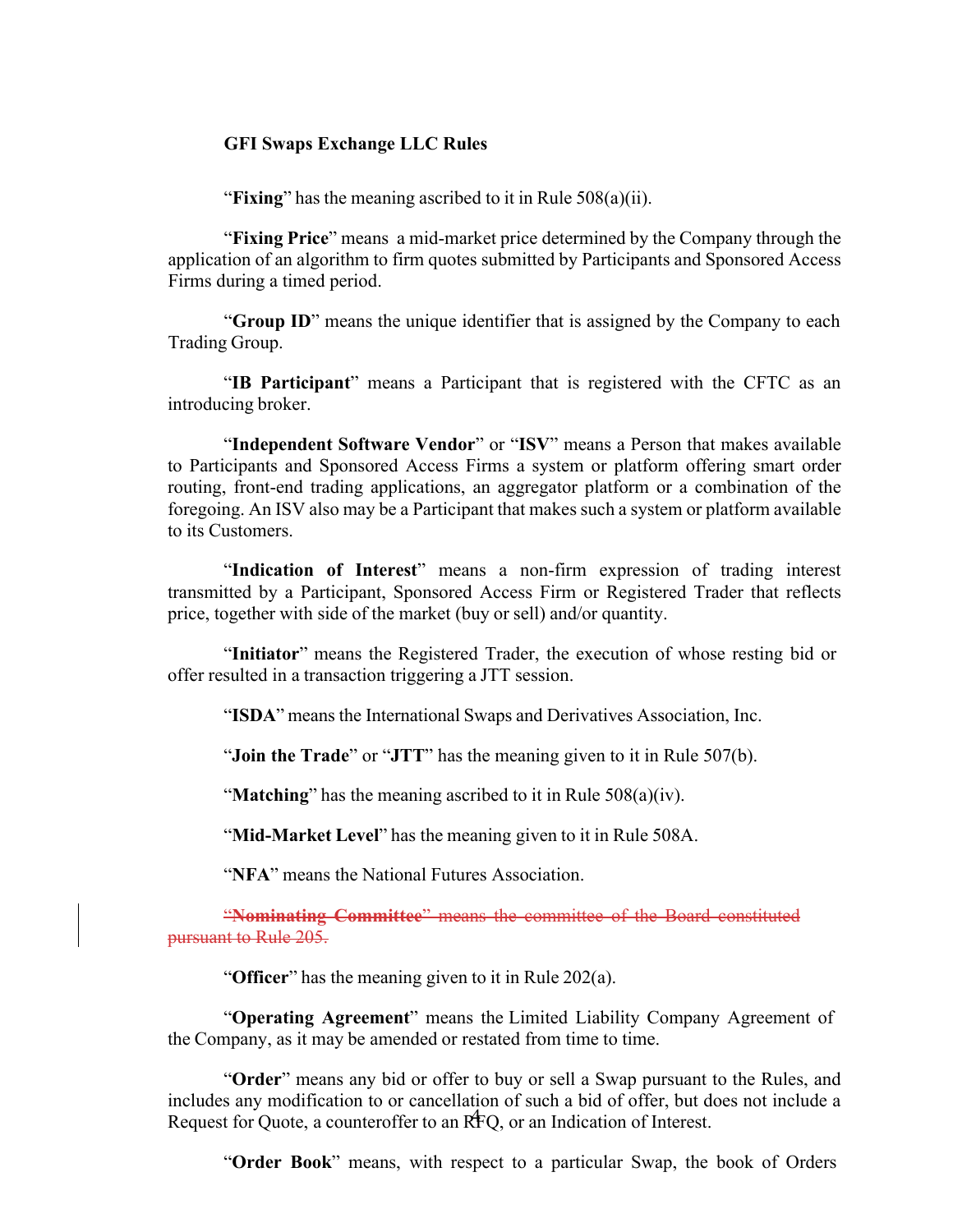maintained by the Trading Platform with respect to such Swap.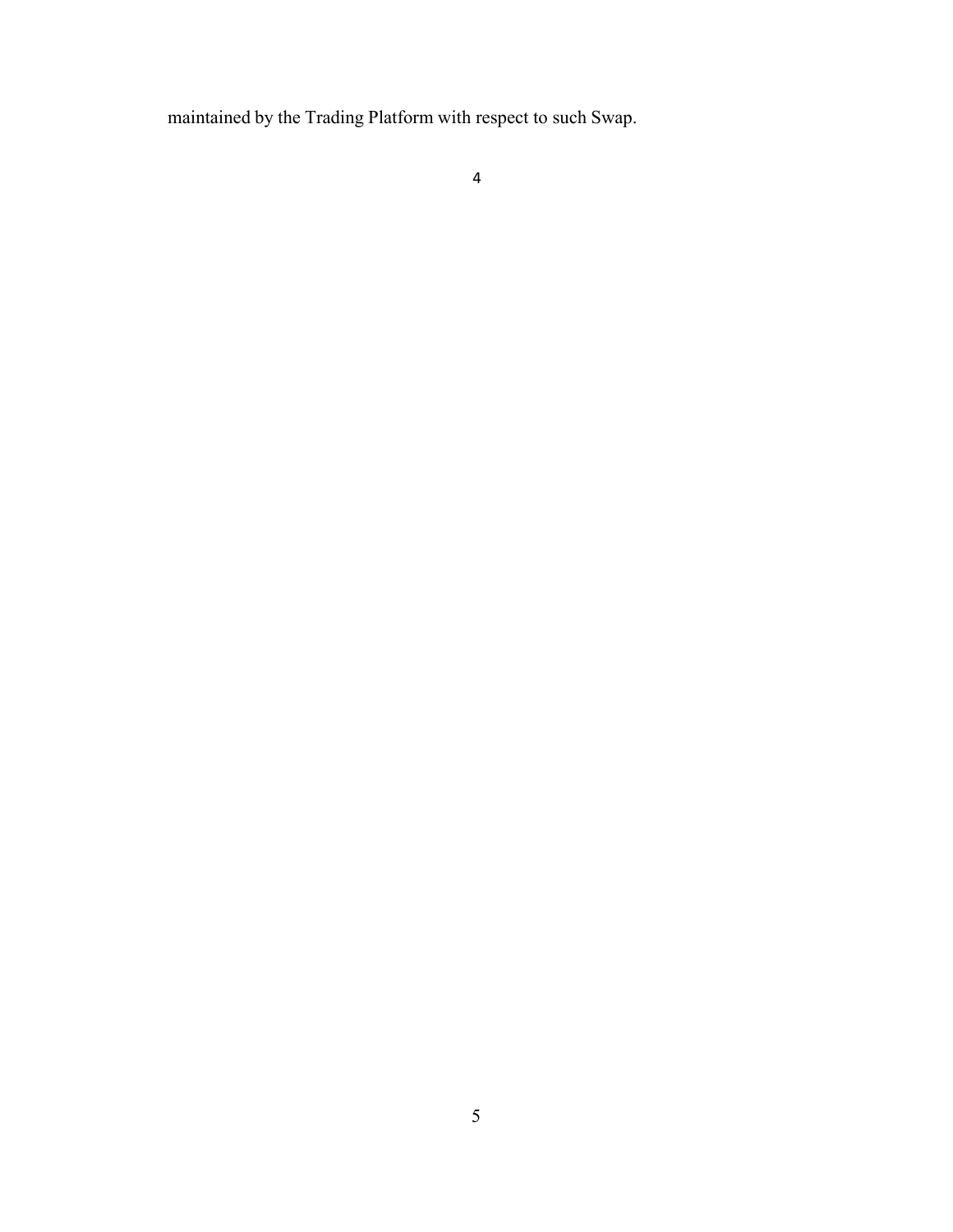## **CHAPTER 2 GOVERNANCE**

#### **201. Board**

The Board shall have all the powers and authority permitted by law, the Facility's Rules and its formation Partnership Agreement. The Board of Directors shall be appointed by the general partner of GFI Swaps Exchange LLC. The Board shall be composed in accordance with the standards set forth in Commission Rule 1.64(b)(1) and (b)(3), which are incorporated herein by reference.

Unless otherwise specified by the Board, all Rules and amendments thereto from time to time adopted by the Board will become effective on such date (after any required filing with, or approval thereof by, the CFTC) as may be determined by the Board.

(b) The Board will determine which Swaps are available from time to time for trading subject to the Rules, and will approve Rules containing specifications for such Swaps; provided that the Board may delegate the authority to approve such Rules to a Company committee or to one or more officers of the Company; provided, further, that certifications or applications with respect to such Rules will be submitted to the CFTC as required by Applicable Law and any regulations thereunder.

(c) The Board's membership shall fairly represent the diversity of interests at the Company, and at least 35% of the Directors shall be Public Directors. Each Director (including Public Directors) shall be appointed in accordance with the Operating Agreement, and shall serve until his or her successor is duly appointed, or until his or her earlier resignation or removal, with or without cause.

(d) To qualify as a Public Director, an individual must be found, by action of the Board, to have no material relationship with the Company. The Board shall make such finding upon the nomination or appointment of the Director and as often as necessary in light of all circumstances relevant to such Director, but in no case less frequently than annually. For these purposes, a "material relationship" is one that could reasonably be expected to affect the independent judgment or decision-making of the Director. A Director shall be considered to have a "material relationship" with the Company if any of the following circumstances exist or have existed within the past year:

(i) such Director is or was an Officer or an employee of the Company, or an officer or an employee of an Affiliate of the Company; or

(ii) such Director is or was a Participant or Sponsored Access Firm, or a director, officer or employee of a Participant or Sponsored Access Firm.

(iii) Any of the relationships set forth in paragraphs (i) and (ii) apply to the "immediate family" (i.e., the spouse, parents, children, and siblings, in each case, whether by blood, marriage, or adoption) of such Director, or any person residing in the home of the Director or that of his or her "immediate family."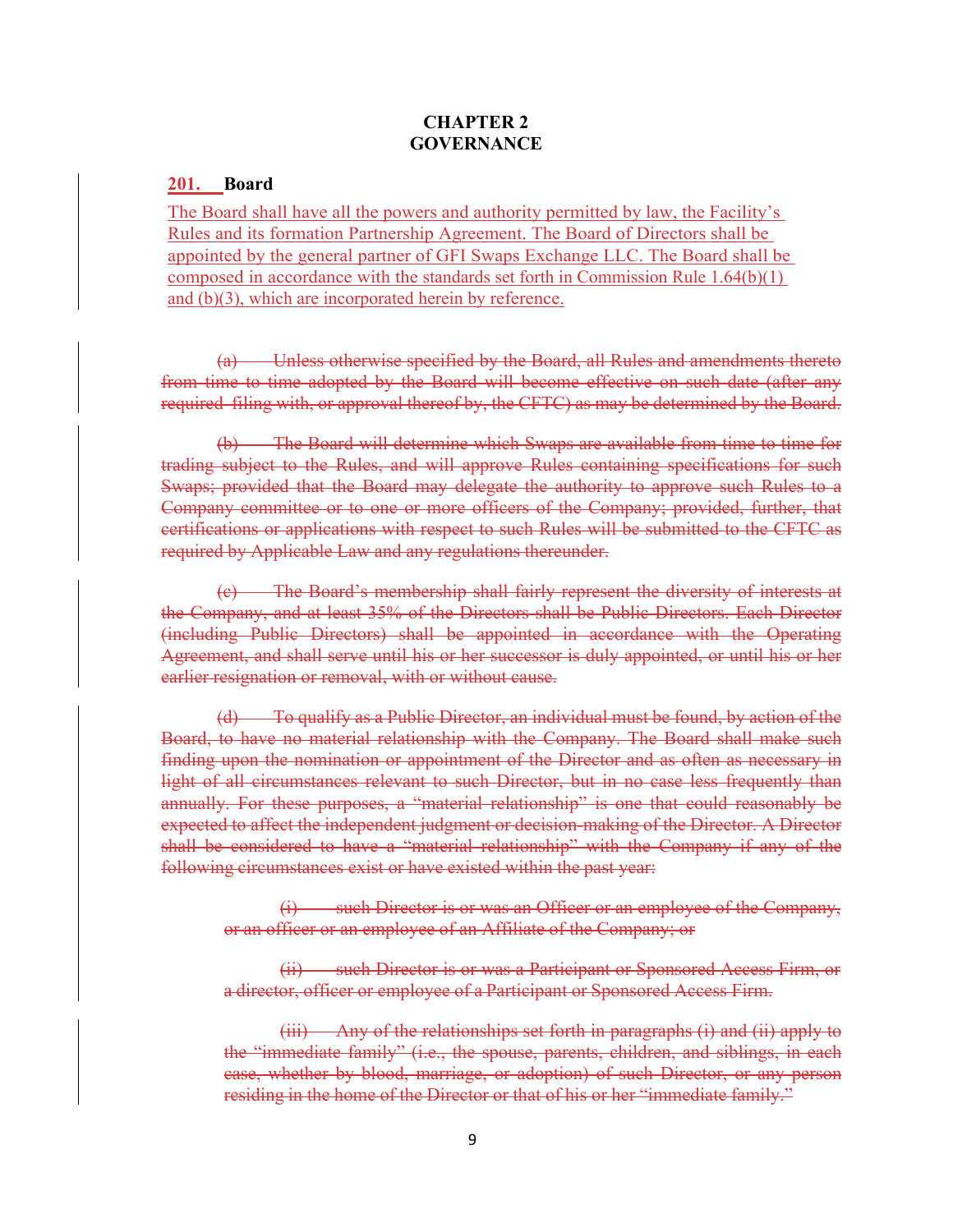(e) The compensation of the Public Directors and other non-executive members of the Board shall not be linked to the business performance of the Company.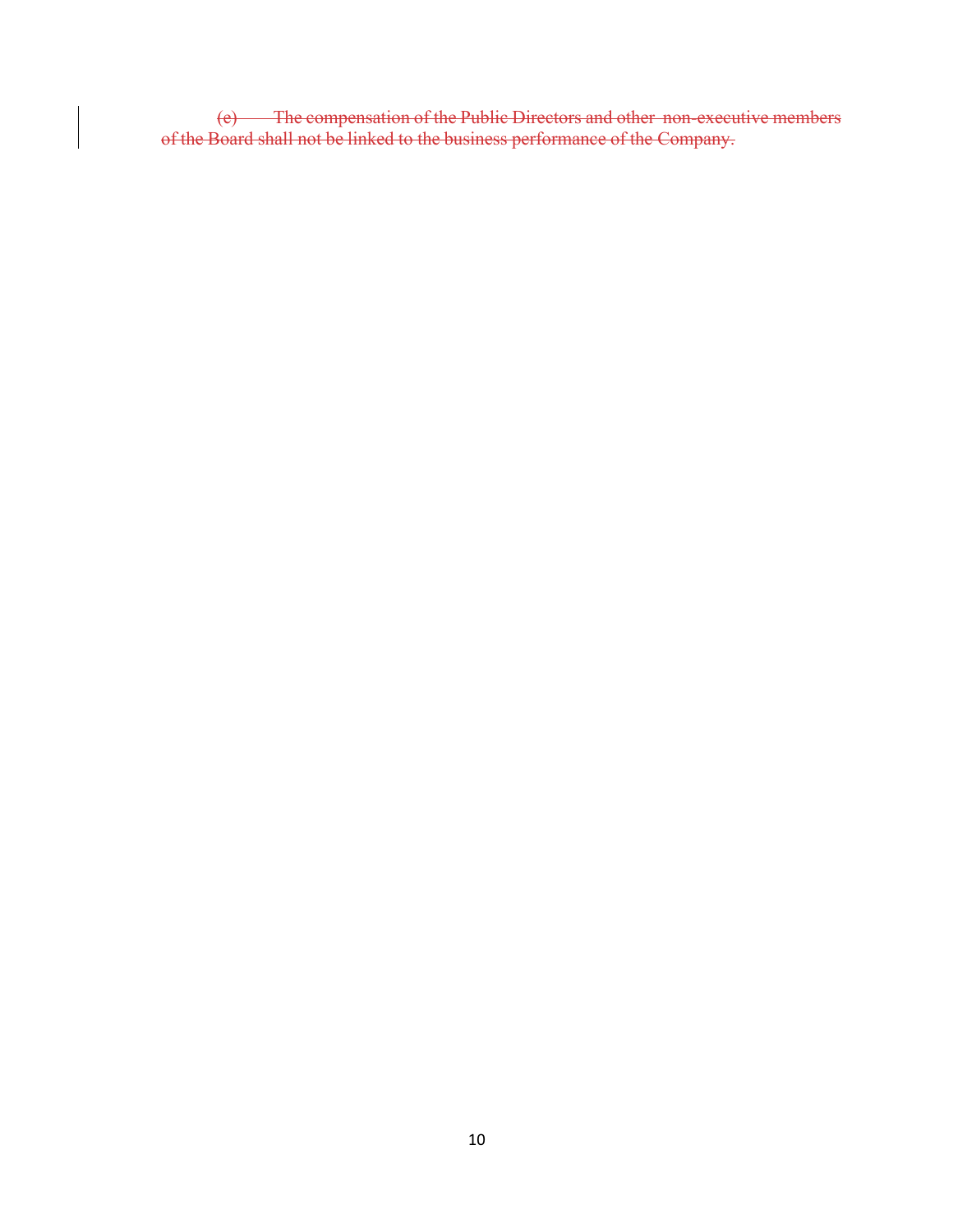(f) The Board shall have procedures, as may be further set forth in policies that the Company may adopt, to remove a member from the Board where the conduct of such member is likely to be prejudicial to the sound and prudent management of the Company.

 $(g)$  The Board shall establish arrangements to permit consideration of the views of Participants in connection with the functioning of the Trading Platform and with additions or amendments to the Rules and shall make a description of such arrangements available to the public and to the CFTC.

### **202. Officers**

The officers of the Facility shall have all the powers and authority provided in the Operating Agreement and these Rules and such other additional duties andpowers as the Board may confer on them or any of them. The officers of the Facility shall consist of the Chief Executive Officer, Chief Financial Officer, General Counsel, Chief Compliance Officer and such other officers as the Board may appoint.

(h) The Board shall appoint a Chief Executive Officer, a Chief Compliance Officer, and such other officers of the Company (each, an "**Officer**") as it may deem necessary or appropriate from time to time, in accordance with the Operating Agreement.

(i) Any Officer may also be a director, officer, partner or employee of the Company or any of its Affiliates.

(j) The Officers shall have such powers and duties in the management of the Company as the Board may prescribe from time to time, subject to the terms of the Operating Agreement.

#### **202.203. Eligibility**

(a) No Person may serve as a Director, Officer or member of a Review Panel, Disciplinary Panel or Appeal Panel if the Person:

(i) was found within the past three years by a final decision of a Self-Regulatory Organization, an administrative law judge, a court of competent jurisdiction or the CFTC to have committed a disciplinary offense;

(ii) entered into a settlement agreement within the past three years in which any of the findings or, in absence of such findings, any of the acts charged, included a disciplinary offense;

(iii) is currently suspended from trading on any trading market, is suspended or expelled from membership with any Self-Regulatory Organization, is serving any sentence of probation or owes any portion of a fine imposed pursuant to either:

(A) a finding by a final decision of a Self-Regulatory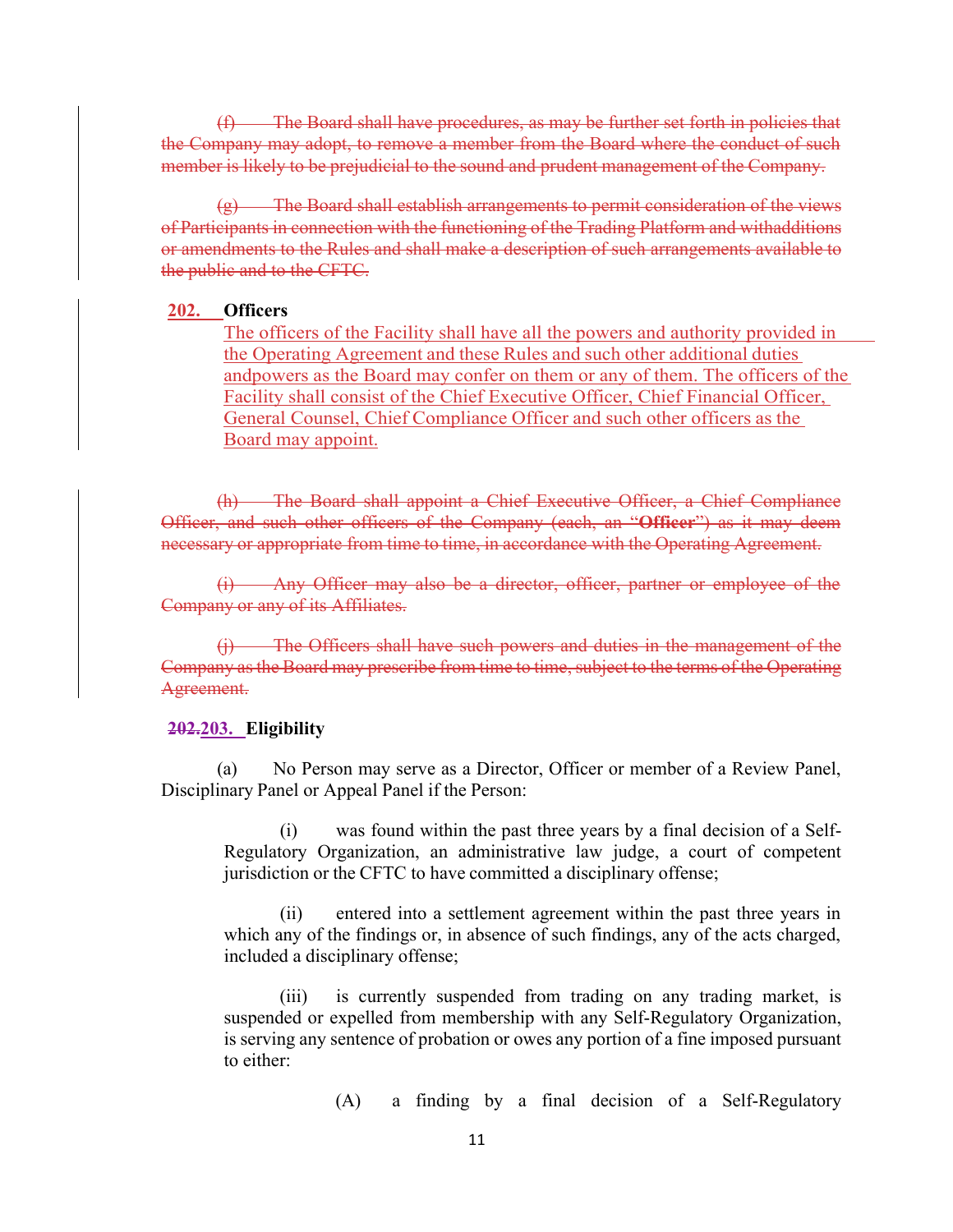Organization, an administrative law judge, a court of competent jurisdiction or the CFTC that such person committed a disciplinary offense; or

(B) a settlement agreement in which any of the findings or, in absence of such findings, any of the acts charged, included a disciplinary offense;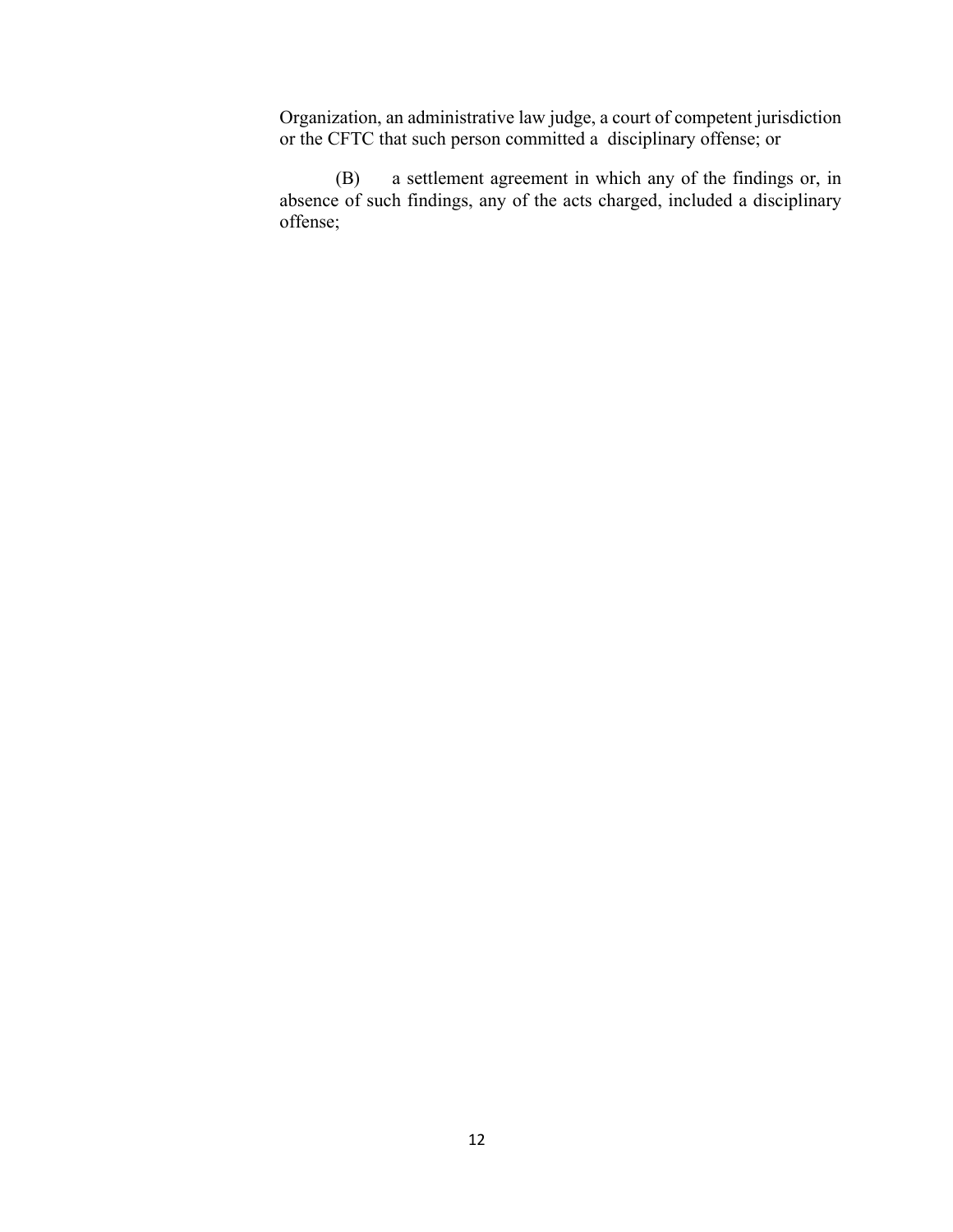(b) The Company shall have a Regulatory Oversight Committee which shall consist entirely of Public Directors aappointed by the Board(in the event of an even number of Public Directors in the ROC, the chair of the ROC shall have the tie breaker vote)and shall be responsible for reporting to the Board. In general, the Regulatory Oversight Committee shall assist the Board in monitoring the design, implementation and effectiveness of the Company's programs to promote and enforce compliance with Applicable Law and the Rules. More specifically, the Regulatory Oversight Committee shall:

(i) Monitor the sufficiency, effectiveness and independence of the Company's regulatory program; and

(ii) Oversee all facets of the regulatory program, including:

(A) trade practice and market surveillance; audits, examinations and other regulatory responsibilities with respect to Participants (including ensuring compliance with, if applicable, financial integrity, financial reporting, sales practice, recordkeeping and other requirements); and the conduct of investigations;

(B) reviewing the size and allocation of the regulatory budget and resources and the number, hiring, termination and compensation of regulatory personnel;

(C) reviewing the performance of the Chief Compliance Officer, who will report directly to the Regulatory Oversight Committee, and making recommendations with respect to such performance to the Board;

(D) recommending changes that would ensure fair, vigorous and effective regulation; and

(E) reviewing all regulatory proposals prior to implementation and advising the Board as to whether and how such changes may impact regulation.

(c) The Company shall have a Nominating Committee which shall consist of a majority of Public Directors and shall be responsible for reporting to the Board. The Nominating Committee shall (i) annually nominate directors for the class of directors standing for election at the annual meeting of the Company for that year; and (ii) periodically review the organization and governance structure of the Company, and make such recommendations to the Board with respect thereto as it may deem appropriate.

(d) The Company shall have a Participation Committee (the "**Participation Committee**") which shall consist of not less than thirty-five percent of Public Directors and shall be responsible for reporting to the Board. The Participation Committee shall:

determine the eligibility standards and requirements for initial and continuing Participant status;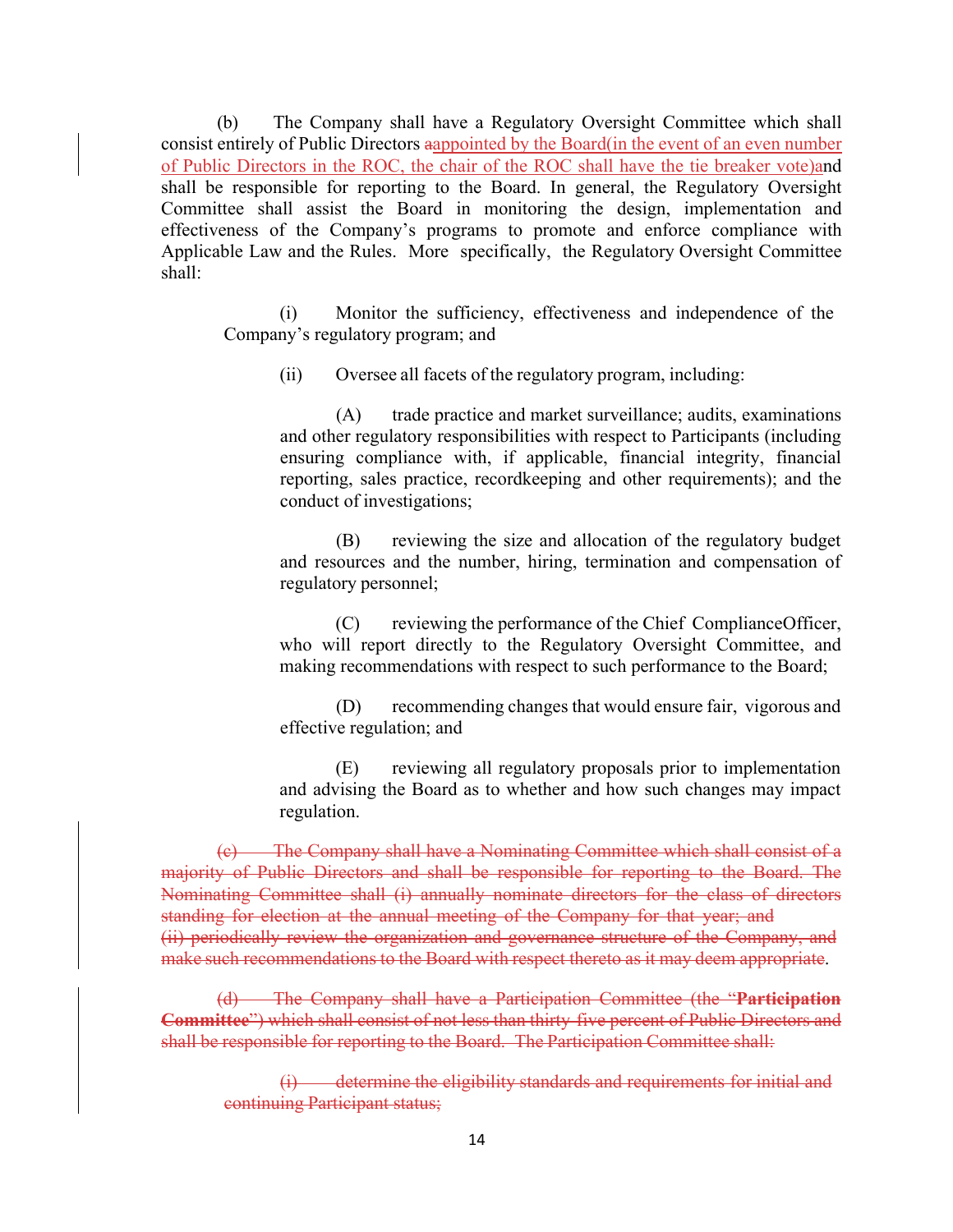(ii) approve Rules that would result in different categories or classes of Participants receiving access to the Company; and

(iii) review appeals of staff denials of Participant applications.

In reviewing appeals of staff denials of Participant applications, the Participation Committee shall not uphold any staff denial if the relevant application meets the standards and requirements prescribed by such Committee. The Participation-Committee shall not, and shall not permit the Company to, restrict access or impose burdens on access ina discriminatory manner, within each category or class of Participants or between similarly situated categories or classes of Participants.

(e) One-half of the members, including the ex officio members, shall constitute a quorum of each committee provided for in this Chapter, except forthe Regulatory Oversight Committee. For the Regulatory Oversight Committee, a quorum for the transaction of business shall consist of one-half of the committee members, including not less than 50 percent of the Public Directors serving as members of such committee. If at least 50 percent of the Public-Directors committee members (i) are present at or (ii) have filed a waiver of attendance for a meeting after receiving an agenda prior to such meeting, the requirement that not less than 50 percent of the Public Directors committee members be present to constitute the quorum shall be deemed satisfied.

 $(f)(c)$  Should Applicable Law establishing minimum thresholds relating to the number or percentage of Public Directors that must serve on the Board or any committee pursuant to this Rule 206 be amended, this Rule shall be deemed amended to comply with such Applicable Law without any further action of the Company to the extent permissible by law.

### **207. Chief Compliance Officer**

(a) It shall be the duty of the Chief Compliance Officer to enforce the Rules.

(b) The Chief Compliance Officer shall have available at all times the resources of the Compliance Department and such other Company resources as may be necessary to conduct investigations of alleged Rule violations and market conditions.

(c) The Chief Compliance Officer shall report to, and shall be supervised by, the Regulatory Oversight Committee as provided in the Charter of the Regulatory Oversight Committee and, for all other purposes, shall report to and be supervised by the senior officer of the Company.

(d) The Chief Compliance Officer shall have the authority to inspect the books and records of all Persons subject to the jurisdiction of the Company and the authority to require any such Person to appear before him or her and produce its books and records and answer questions regarding alleged violations of Rules, at the time, place and in the manner it designates with such prior reasonable advance notice as is practicable under the circumstances. The Chief Compliance Officer may also delegate such authority to the Compliance Department.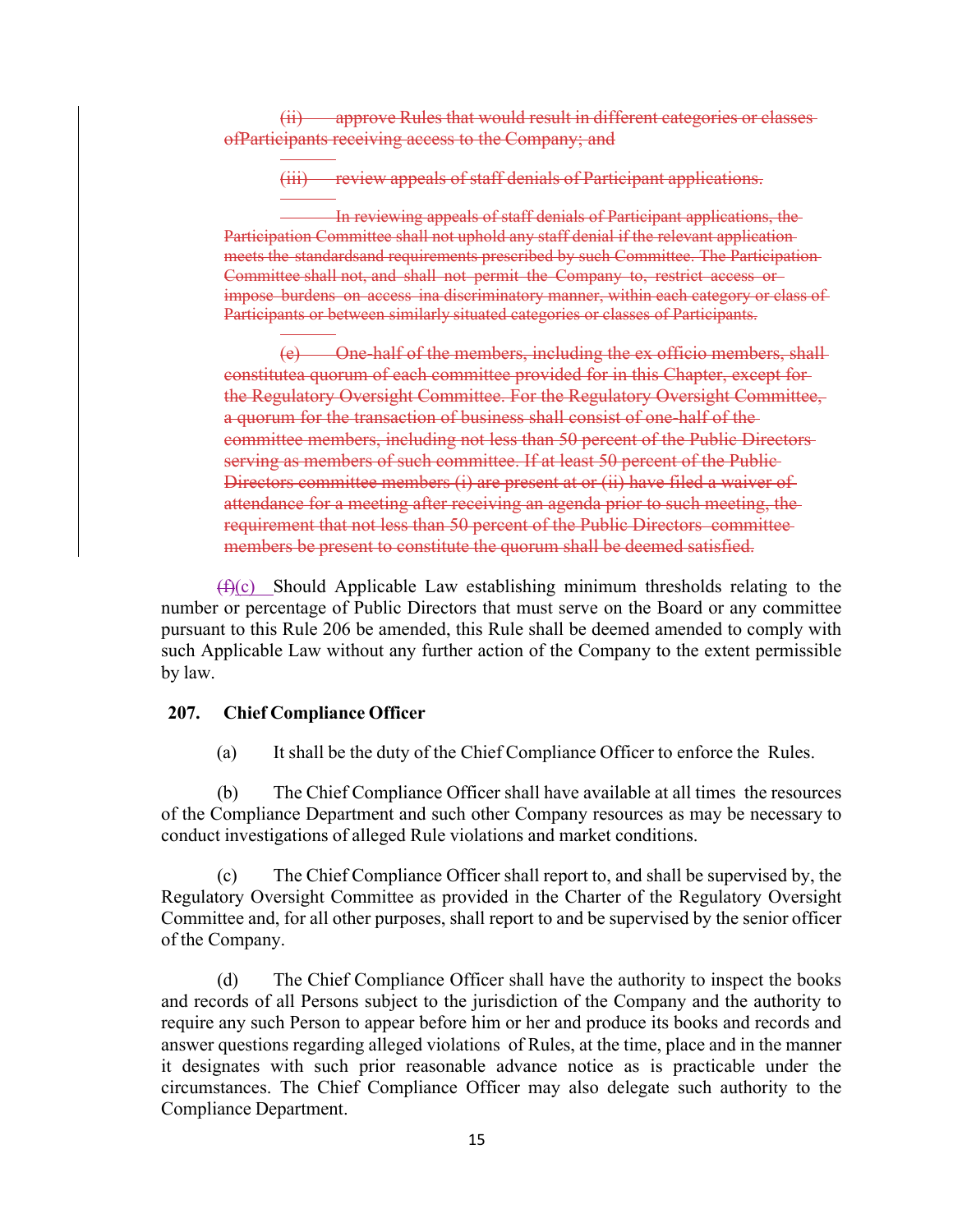delivery, addressed to the respondent at the respondent's last known place of business or residence as reflected in the books and records of the Company.

## **708. Settlements**

(a) At any time after a notice of charges has been issued, the respondent may propose in writing an offer of settlement to anticipated or instituted disciplinary proceedings. Any offer of settlement must contain proposed findings and sanctions and be signed by the respondent or potential respondent and submitted to the Compliance Department. A respondent or potential respondent may offer to settle disciplinary proceedings without admitting or denying the findings contained in the order of the disciplinary proceedings, but must accept the jurisdiction of the Company over it and over the subject matter of the proceedings and consent to the entry of the findings and sanctions imposed under such offer of settlement.

(b) The Disciplinary Panel may accept the offer of settlement, but may not alter the terms of a settlement offer unless the respondent or potential respondent agrees.

(c) If an offer of settlement is accepted, the Disciplinary Panel must issue a written decision specifying the Rule violations that the presiding panel has reason to believe were committed, including the basis or reasons for the presiding panel's conclusions, and any sanction to be imposed, which shall include full Customer restitution where Customer harm is demonstrated. Should an offer of settlement be accepted by the Disciplinary Panel without the agreement of the Compliance Department, such written decision must adequately support the Disciplinary Panel's acceptance of the settlement. If applicable, such written decision must also include a statement that the respondent has accepted the sanctions imposed without either admitting or denying the Rule violations.

(d) The respondent or potential respondent may withdraw his or her offer of settlement at any time before final acceptance by the presiding panel.

(e) If the offer of settlement of a respondent or potential respondent is not accepted, fails to become final or is withdrawn before final acceptance by the presiding panel, the matter will proceed as if the offer had not been made and the offer (and all documents relating to it) will not become part of the record. Neither the respondent, the potential respondent, nor the Compliance Department may use an unaccepted offer of settlement as an admission or in any other manner at a hearing of, or appeal from, any disciplinary proceedings.

(f) Any accepted settlement agreement shall include a waiver by the respondent of all rights to appeal or otherwise challenge or contest the validity of the settlement offer.

# **709. Disciplinary Panel**

(a) The Board of Directors of the FacilityChief Compliance Officer will appoint a Disciplinary Panel to conduct hearings in connection with any disciplinary proceedings authorized by the